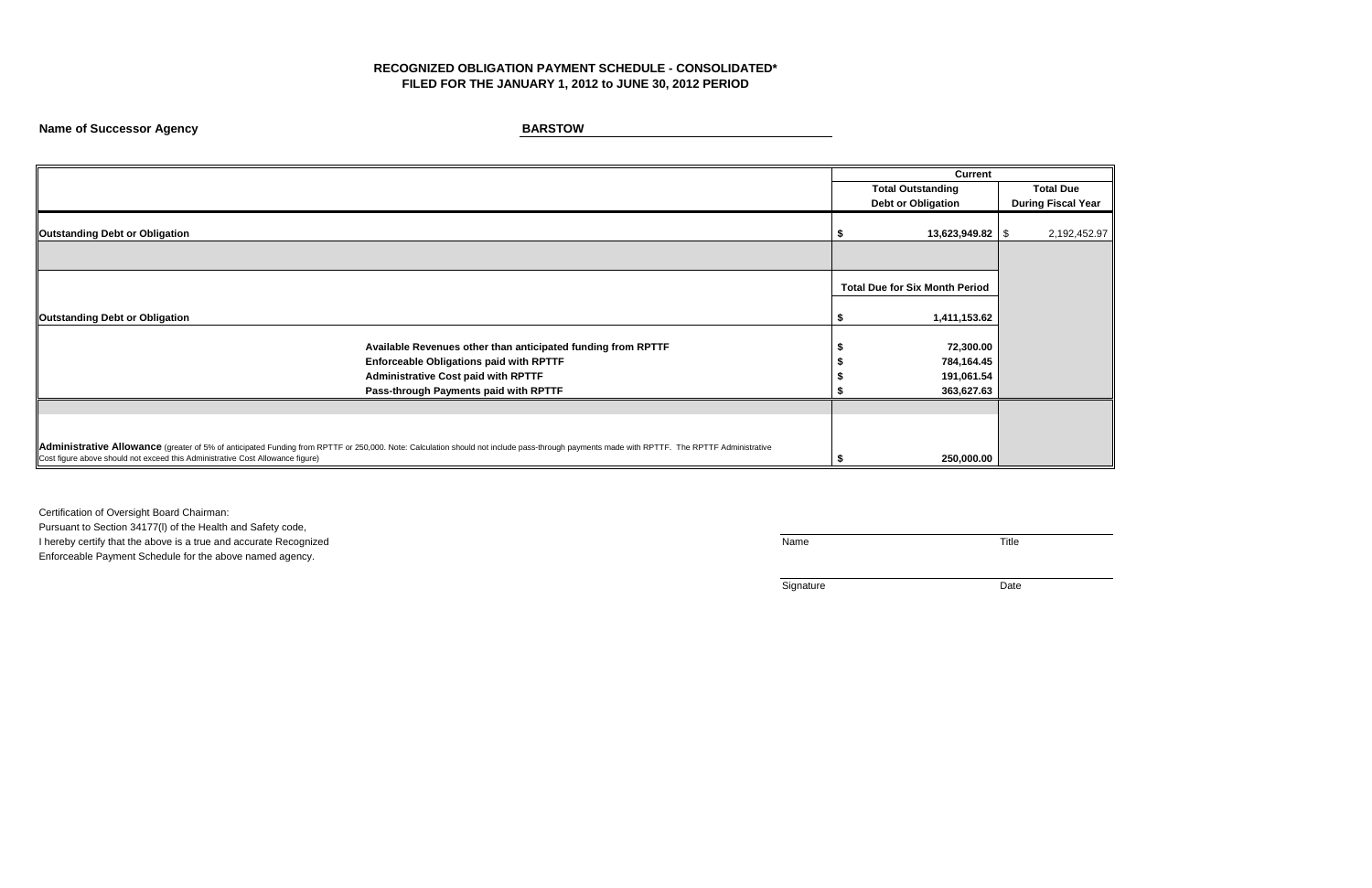Project Area(s) RDA Project Area All

## Name of Redevelopment Agency: **Barstow FORM A - Redevelopment Property Tax Trust Fund (RPTTF)**

## **DRAFT RECOGNIZED OBLIGATION PAYMENT SCHEDULE**

**Per AB 26 - Section 34177 (\*)**

The Preliminary Draft Recognized Obligation Payment Schedule (ROPS) is to be completed by 3/1/2012 by the successor agency, and subsequently be approved by the oversight board before the final ROPS is submitted to the Stat **Procedures Audit be completed before submitting the final Oversight Approved ROPS to the State Controller and State Department of Finance.**

|                                                                      | Contract/Agreement    |                                                           |                                                              | Project<br><b>Area/Agency Code</b><br>Account |                                                | <b>Total Due During</b>           | $***$                        |              | Payable from the Redevelopment Property Tax Trust Fund (RPTTF)<br>Payments by month |           |                                                        |                                      |           |                                        |
|----------------------------------------------------------------------|-----------------------|-----------------------------------------------------------|--------------------------------------------------------------|-----------------------------------------------|------------------------------------------------|-----------------------------------|------------------------------|--------------|-------------------------------------------------------------------------------------|-----------|--------------------------------------------------------|--------------------------------------|-----------|----------------------------------------|
| Project Name / Debt Obligation                                       | <b>Execution Date</b> | Payee                                                     | Description                                                  | Code(RR01-<br><b>RG01)</b>                    | <b>Total Outstanding</b><br>Debt or Obligation | <b>Fiscal Year</b><br>2012-2013** | Funding<br>Source            | Jan 2012     | Feb 2012                                                                            | Mar 2012  | Apr 2012                                               | May 2012                             | Jun 2012  | Total                                  |
| 1) 2004 Tax Allocation Bonds                                         | July 1, 2004          | US Bank                                                   | Bonds Issued to Partially ref. 1994 TABS Ser A               | <b>RR06</b>                                   | \$ 9.416.933.00                                | 689.480.00 RPTFF                  |                              |              | 536.502.50                                                                          |           |                                                        |                                      |           | 536,502.50                             |
| 2) 1994 Tax Allocation Bonds Ser A                                   | May 1, 1994           | US Bank                                                   | Bonds Issued to fund Non Housing Projects                    | <b>RR06</b>                                   | 698.550.00                                     | 182.800.00 RPTFF                  |                              |              | 161,450.00                                                                          |           |                                                        |                                      |           | 161,450.00                             |
| 3) Contract for Audit                                                | November 18, 2008     | Macias, Gini & O'Connell, LLP Audit of 2010-11 Financials |                                                              | <b>RR06</b>                                   | 7,098.00<br>$\mathbf{C}$                       | 7,098.00 RPTFF                    |                              |              |                                                                                     |           |                                                        |                                      |           |                                        |
| 4) Contract for Legal Services                                       |                       | Colantuono & Levin                                        | City & RDA Attorney                                          | <b>RR06</b>                                   | 50.000.00                                      | 50,000.00 RPTFF                   |                              | 1.590.00     | 517.50                                                                              | 2.000.00  | 2.000.00                                               | 2.000.00                             | 2.000.00  | 10,107.50                              |
| 5) Contract for Consulting Services                                  |                       | HDL Coren & Cone                                          | City & RDA Property Tax/Pass Thru Consultant                 | <b>RR06</b>                                   | 16,666.64                                      | 16,666.64 RPTFF                   |                              |              | 108.00                                                                              | 1,836.00  |                                                        |                                      | 1,836.00  | 3,780.00                               |
| 6) Contract for Professional Services                                | June 22, 2010         |                                                           | Barstow Chamber of Commerce Annual PSA (2 Yrs exp 6/30/2012) | <b>RR06</b>                                   | 50,000.00<br>$\mathcal{F}$                     | 50,000.00 RPTFF                   |                              | 4,166.66     | 4,166.66                                                                            | 4,166.66  | 4,166.66                                               | 4,166.66                             | 4,166.66  | 24,999.96                              |
| 7) Communications                                                    | June 28, 2011         | City of Barstow                                           | <b>RR06</b><br>RDA Direct Cost Charge for Telecommunications |                                               | 270.00<br>$\hat{\mathcal{L}}$                  |                                   | 190.00 RPTFF                 | 21.34        | 22.00                                                                               | 22.00     | 22.00                                                  | 22.00                                | 22.00     | 131.34                                 |
| 8) Office/Misc Supplies                                              |                       | City of Barstow                                           | <b>RR06</b><br>RDA charge for Office/Misc Supplies           |                                               | 3.300.00<br>$\mathbf{R}$                       | 3,300.00 RPTFF                    |                              |              |                                                                                     |           |                                                        | 300.00                               |           | 300.00                                 |
| 9) Legal Advertising                                                 |                       | Desert Dispatch<br><b>Public Hearing Notice</b>           |                                                              | <b>RR06</b>                                   | $\mathcal{F}$<br>300.95                        |                                   | 300.95 RPTFF                 |              |                                                                                     |           |                                                        |                                      |           | $\sim$ $-$                             |
| 10) Retiree Health Payments - Est Pmts                               |                       | <b>CalPERS</b>                                            | Retiree Health Payments (Actuarial Update in Process)        | <b>RR06</b>                                   | 72.000.00<br>$\hat{\mathcal{L}}$               | 12,000.00 RPTFF                   |                              | 973.00       | 957.00                                                                              | 966.00    | 949.00                                                 | 1,000.00                             | 1,000.00  | 5,845.00                               |
| 11) City Loan to Construct Pool                                      | October 17, 1975      | City of Barstow                                           | Repayment of Swimming Pool Loan as amended 9/2001 Pd12/11    | <b>RR06</b>                                   | \$2,839,102.00                                 | 572,000.00 RPTFF                  |                              |              |                                                                                     |           |                                                        |                                      |           | $\sim$                                 |
| 12) Employee Costs                                                   | June 28, 2011         | <b>Employees of the Agency</b>                            | Payroll for employees                                        | <b>RR06</b>                                   | 325,331.23                                     | 82,096.30 RPTFF                   |                              | 6,315.10     | 6,315.10                                                                            | 6,315.10  | 6,315.10                                               | 6,315.10                             | 9,472.65  | 41,048.15                              |
| 13)                                                                  |                       |                                                           |                                                              |                                               |                                                |                                   |                              |              |                                                                                     |           |                                                        |                                      |           |                                        |
| 14)                                                                  |                       |                                                           |                                                              |                                               |                                                |                                   |                              |              |                                                                                     |           |                                                        |                                      |           | $\sim$                                 |
| 15)                                                                  |                       |                                                           |                                                              |                                               |                                                |                                   |                              |              |                                                                                     |           |                                                        |                                      |           | $\sim$ $-$                             |
| 16)                                                                  |                       |                                                           |                                                              |                                               |                                                |                                   |                              |              |                                                                                     |           |                                                        |                                      |           | $\sim$                                 |
| 17)                                                                  |                       |                                                           |                                                              |                                               |                                                |                                   |                              |              |                                                                                     |           |                                                        |                                      |           | $\sim$                                 |
| 18)                                                                  |                       |                                                           |                                                              |                                               |                                                |                                   |                              |              |                                                                                     |           |                                                        |                                      |           | $\sim$ $-$                             |
| 19)                                                                  |                       |                                                           |                                                              |                                               |                                                |                                   |                              |              |                                                                                     |           |                                                        |                                      |           | $\sim$                                 |
| 20)                                                                  |                       |                                                           |                                                              |                                               |                                                |                                   |                              |              |                                                                                     |           |                                                        |                                      |           | $\sim$                                 |
| 21)                                                                  |                       |                                                           |                                                              |                                               |                                                |                                   |                              |              |                                                                                     |           |                                                        |                                      |           | $\sim$                                 |
| 22)                                                                  |                       |                                                           |                                                              |                                               |                                                |                                   |                              |              |                                                                                     |           |                                                        |                                      |           | $\sim$ $-$                             |
| (23)                                                                 |                       |                                                           |                                                              |                                               |                                                |                                   |                              |              |                                                                                     |           |                                                        |                                      |           | $\sim$ $ \sim$                         |
| (24)                                                                 |                       |                                                           |                                                              |                                               |                                                |                                   |                              |              |                                                                                     |           |                                                        |                                      |           | $\sim$ $-$                             |
| (25)                                                                 |                       |                                                           |                                                              |                                               |                                                |                                   |                              |              |                                                                                     |           |                                                        |                                      |           | $\sim$                                 |
| $\overline{26}$                                                      |                       |                                                           |                                                              |                                               |                                                |                                   |                              |              |                                                                                     |           |                                                        |                                      |           | $\sim$ $-$                             |
| (27)                                                                 |                       |                                                           |                                                              |                                               |                                                |                                   |                              |              |                                                                                     |           |                                                        |                                      |           | $\sim$                                 |
| (28)                                                                 |                       |                                                           |                                                              |                                               |                                                |                                   |                              |              |                                                                                     |           |                                                        |                                      |           | $\sim$ $-$                             |
| (29)                                                                 |                       |                                                           |                                                              |                                               |                                                |                                   |                              |              |                                                                                     |           |                                                        |                                      |           | $\sim$ $-$                             |
| 30)                                                                  |                       |                                                           |                                                              |                                               |                                                |                                   |                              |              |                                                                                     |           |                                                        |                                      |           | $\sim$                                 |
| 31)                                                                  |                       |                                                           |                                                              |                                               |                                                |                                   |                              |              |                                                                                     |           |                                                        |                                      |           | $\sim$                                 |
| 32)                                                                  |                       |                                                           |                                                              |                                               |                                                |                                   |                              |              |                                                                                     |           |                                                        |                                      |           | $\sim$                                 |
| Totals - This Page (RPTTF Funding Pg 1)                              |                       |                                                           |                                                              |                                               | \$13,479,551.82                                | 1,665,931.89                      | N/A                          | 13.066.10    | \$710.038.76                                                                        | 15,305.76 | 13,452.76                                              | 13,803.76                            | 18,497.3  | 784,164.45                             |
| Totals - Page 2a (Other Funding)<br>Totals - Page 2b (Other Funding) |                       |                                                           |                                                              |                                               |                                                | 144,398.00                        | <b>LMIHF</b><br><b>LMIHF</b> | 19.916.24    |                                                                                     | 7,914.24  | 17,914.24                                              | $\overline{\phantom{a}}$<br>7,914.24 | 10,726.80 | $\sim$                                 |
| Totals - Page 3 (Administrative Cost Allowance)                      |                       |                                                           |                                                              |                                               | 144.398.00                                     | 382,123.08                        | N/A                          | 31,843.59    | 7.914.24<br>31,843.59                                                               | 31,843.59 | <b>S</b><br>31,843.59                                  | 31,843.59                            | 31,843.59 | 72,300.00<br>191,061.54                |
| Totals - Page 4 (Pass Thru Payments)                                 |                       |                                                           |                                                              |                                               | 505,777.13                                     | 363,627.63                        |                              |              |                                                                                     |           | \$ 363,627.63                                          |                                      |           | 363,627.63                             |
| Grand total - All Pages                                              |                       |                                                           |                                                              |                                               | $$13,623,949.82$ \Sigma_1                      | 2,192,452.97                      |                              | $\mathbb{S}$ |                                                                                     |           | $64,825.93$ \$ 749,796.59 \$ 55,063.59 \$ 63,210.59 \$ |                                      |           | 53,561.59 \$ 61,067.70 \$ 1,411,153.62 |
|                                                                      |                       |                                                           |                                                              |                                               |                                                |                                   |                              |              |                                                                                     |           |                                                        |                                      |           |                                        |

**\*\* All totals due during fiscal year and payment amounts are projected.** 

**\*\*\* Funding sources from the successor agency: (For fiscal 2011-12 only, references to RPTTF could also mean tax increment allocated to the Agency prior to February 1, 2012.)**

**RPTTF - Redevelopment Property Tax Trust Fund Bonds - Bond proceeds Other - reserves, rents, interest earnings, etc LMIHF - Low and Moderate Income Housing Fund Admin - Successor Agency Administrative Allowance**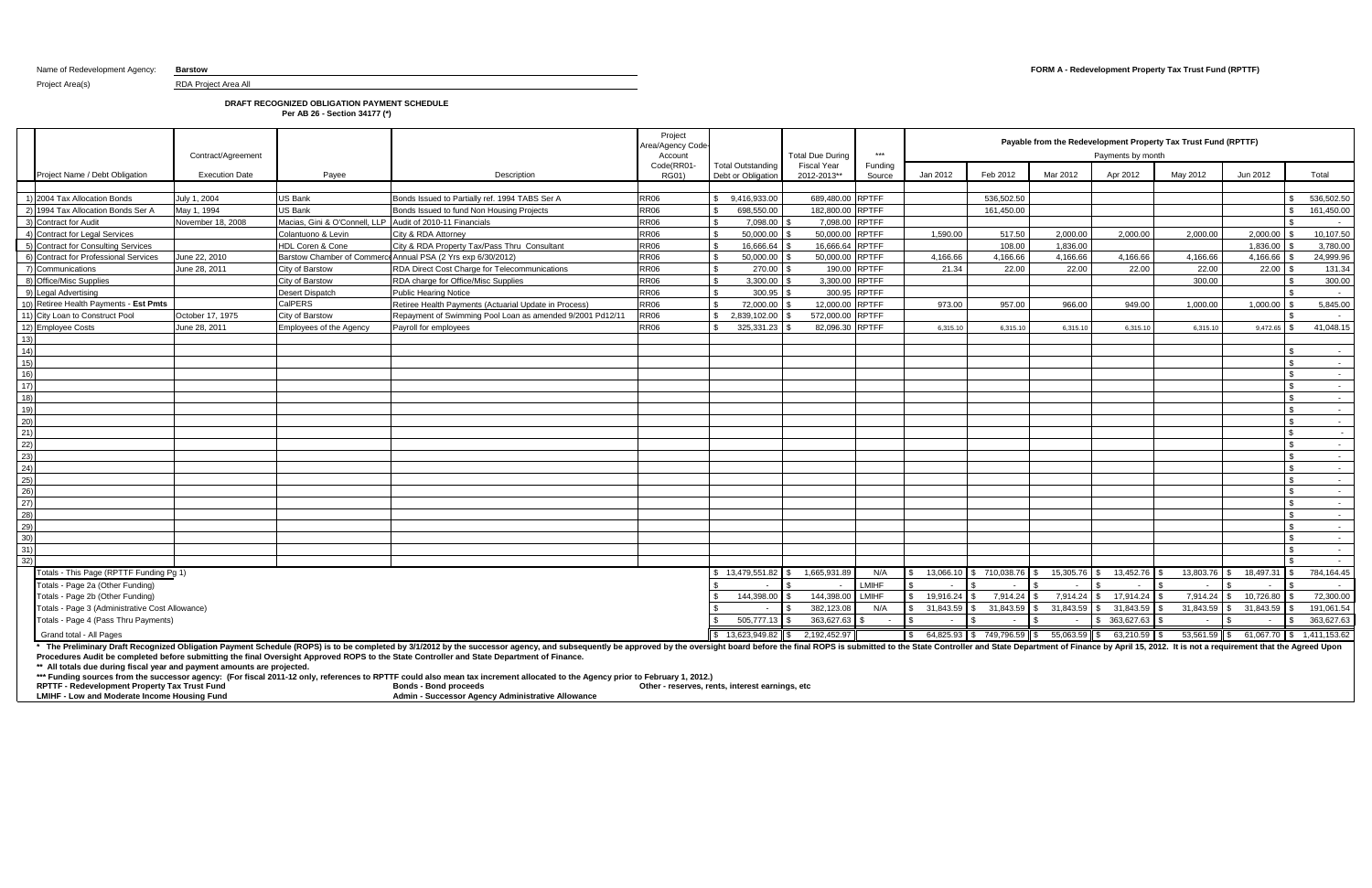Project Area(s) RDA Project Area All

## Name of Redevelopment Agency: **Barstow FORM B - All Revenue Sources Other Than Redevelopment Property Tax Trust Fund (RPTTF)**

## **DRAFT RECOGNIZED OBLIGATION PAYMENT SCHEDULE**

**Per AB 26 - Section 34177 (\*)**

\* The Preliminary Draft Recognized Obligation Payment Schedule (ROPS) is to be completed by 3/1/2012 by the successor agency, and subsequently be approved by the oversight board before the final ROPS is submitted to the St **Agreed Upon Procedures Audit be completed before submitting the final Oversight Approved ROPS to the State Controller and State Department of Finance.**

**\*\* All total due during fiscal year and payment amounts are projected.** 

**\*\*\* Funding sources from the successor agency: (For fiscal 2011-12 only, references to RPTTF could also mean tax increment allocated to the Agency prior to February 1, 2012.)**

|                                                             |                                | Contract/Agreement    |                  |                                                                                                                                                                                   | Project<br>Area/Agency Code- |                                                                 | <b>Total Due During</b><br>Fiscal Year | Funding<br>Source |              | Payable from Other Revenue Sources<br>Payments by month |               |          |              |          |        |  |  |  |
|-------------------------------------------------------------|--------------------------------|-----------------------|------------------|-----------------------------------------------------------------------------------------------------------------------------------------------------------------------------------|------------------------------|-----------------------------------------------------------------|----------------------------------------|-------------------|--------------|---------------------------------------------------------|---------------|----------|--------------|----------|--------|--|--|--|
|                                                             | Project Name / Debt Obligation | <b>Execution Date</b> | Payee            | Description                                                                                                                                                                       |                              | Account Total Outstanding<br>Code(RR01-RG01) Debt or Obligation | 2011-2012**                            | $* * *$           | Jan 2012     | Feb 2012                                                | Mar 2012      | Apr 2012 | May 2012     | Jun 2012 | Total  |  |  |  |
|                                                             |                                |                       |                  |                                                                                                                                                                                   |                              |                                                                 |                                        |                   |              |                                                         |               |          |              |          |        |  |  |  |
|                                                             | <b>Property Management</b>     | August 1, 2011        | Lee & Associates | Marketing services to sell Agency property<br>(Unimproved property - 8% of gross sales<br>price; Improved property - 5% of gross sales<br>price) to be paid from proceeds of sale |                              | N/A                                                             |                                        | Other             |              |                                                         |               |          |              |          | \$     |  |  |  |
| 2)                                                          |                                |                       |                  |                                                                                                                                                                                   |                              |                                                                 |                                        |                   |              |                                                         |               |          |              |          |        |  |  |  |
| 3)                                                          |                                |                       |                  |                                                                                                                                                                                   |                              |                                                                 |                                        |                   |              |                                                         |               |          |              |          |        |  |  |  |
| 4)                                                          |                                |                       |                  |                                                                                                                                                                                   |                              |                                                                 |                                        |                   |              |                                                         |               |          |              |          |        |  |  |  |
| 5)                                                          |                                |                       |                  |                                                                                                                                                                                   |                              |                                                                 |                                        |                   |              |                                                         |               |          |              |          |        |  |  |  |
| 6)                                                          |                                |                       |                  |                                                                                                                                                                                   |                              |                                                                 |                                        |                   |              |                                                         |               |          |              |          |        |  |  |  |
| $\left( 7\right)$                                           |                                |                       |                  |                                                                                                                                                                                   |                              |                                                                 |                                        |                   |              |                                                         |               |          |              |          |        |  |  |  |
| 8)                                                          |                                |                       |                  |                                                                                                                                                                                   |                              |                                                                 |                                        |                   |              |                                                         |               |          |              |          |        |  |  |  |
| 9)                                                          |                                |                       |                  |                                                                                                                                                                                   |                              |                                                                 |                                        |                   |              |                                                         |               |          |              |          |        |  |  |  |
| 10)                                                         |                                |                       |                  |                                                                                                                                                                                   |                              |                                                                 |                                        |                   |              |                                                         |               |          |              |          |        |  |  |  |
| 11)                                                         |                                |                       |                  |                                                                                                                                                                                   |                              |                                                                 |                                        |                   |              |                                                         |               |          |              |          |        |  |  |  |
| 12)                                                         |                                |                       |                  |                                                                                                                                                                                   |                              |                                                                 |                                        |                   |              |                                                         |               |          |              |          |        |  |  |  |
| 13)                                                         |                                |                       |                  |                                                                                                                                                                                   |                              |                                                                 |                                        |                   |              |                                                         |               |          |              |          |        |  |  |  |
| 14)                                                         |                                |                       |                  |                                                                                                                                                                                   |                              |                                                                 |                                        |                   |              |                                                         |               |          |              |          |        |  |  |  |
| 15)<br>16)                                                  |                                |                       |                  |                                                                                                                                                                                   |                              |                                                                 |                                        |                   |              |                                                         |               |          |              |          |        |  |  |  |
|                                                             |                                |                       |                  |                                                                                                                                                                                   |                              |                                                                 |                                        |                   |              |                                                         |               |          |              |          |        |  |  |  |
| $\frac{17}{18}$                                             |                                |                       |                  |                                                                                                                                                                                   |                              |                                                                 |                                        |                   |              |                                                         |               |          |              |          |        |  |  |  |
| 19)                                                         |                                |                       |                  |                                                                                                                                                                                   |                              |                                                                 |                                        |                   |              |                                                         |               |          |              |          |        |  |  |  |
| (20)                                                        |                                |                       |                  |                                                                                                                                                                                   |                              |                                                                 |                                        |                   |              |                                                         |               |          |              |          |        |  |  |  |
|                                                             |                                |                       |                  |                                                                                                                                                                                   |                              |                                                                 |                                        |                   |              |                                                         |               |          |              |          |        |  |  |  |
|                                                             |                                |                       |                  |                                                                                                                                                                                   |                              |                                                                 |                                        |                   |              |                                                         |               |          |              |          |        |  |  |  |
| $\begin{array}{r} (21) \\ 22) \\ 23) \\ 24) \end{array}$    |                                |                       |                  |                                                                                                                                                                                   |                              |                                                                 |                                        |                   |              |                                                         |               |          |              |          |        |  |  |  |
|                                                             |                                |                       |                  |                                                                                                                                                                                   |                              |                                                                 |                                        |                   |              |                                                         |               |          |              |          |        |  |  |  |
| 25)                                                         |                                |                       |                  |                                                                                                                                                                                   |                              |                                                                 |                                        |                   |              |                                                         |               |          |              |          |        |  |  |  |
| $\begin{array}{r} 26) \\ 27) \\ 28) \end{array}$            |                                |                       |                  |                                                                                                                                                                                   |                              |                                                                 |                                        |                   |              |                                                         |               |          |              |          |        |  |  |  |
|                                                             |                                |                       |                  |                                                                                                                                                                                   |                              |                                                                 |                                        |                   |              |                                                         |               |          |              |          |        |  |  |  |
| $^{29}$                                                     |                                |                       |                  |                                                                                                                                                                                   |                              |                                                                 |                                        |                   |              |                                                         |               |          |              |          |        |  |  |  |
|                                                             |                                |                       |                  |                                                                                                                                                                                   |                              |                                                                 |                                        |                   |              |                                                         |               |          |              |          |        |  |  |  |
|                                                             |                                |                       |                  |                                                                                                                                                                                   |                              |                                                                 |                                        |                   |              |                                                         |               |          |              |          |        |  |  |  |
|                                                             |                                |                       |                  |                                                                                                                                                                                   |                              |                                                                 |                                        |                   |              |                                                         |               |          |              |          |        |  |  |  |
| $\begin{array}{r} (30) \\ (31) \\ (32) \\ (33) \end{array}$ |                                |                       |                  |                                                                                                                                                                                   |                              |                                                                 |                                        |                   |              |                                                         |               |          |              |          |        |  |  |  |
|                                                             | Totals - LMIHF                 |                       |                  |                                                                                                                                                                                   |                              | $\sim$                                                          | -\$<br>$\sim$                          |                   | \$<br>$\sim$ | $\sim$ $-$                                              | . ድ<br>$\sim$ | $\sim$   | $\mathbf{s}$ | $\sim$   |        |  |  |  |
|                                                             | <b>Totals - Bond Proceeds</b>  |                       |                  |                                                                                                                                                                                   |                              |                                                                 |                                        |                   |              |                                                         |               |          |              |          |        |  |  |  |
|                                                             | Totals - Other                 |                       |                  |                                                                                                                                                                                   |                              |                                                                 |                                        |                   |              |                                                         |               |          |              |          |        |  |  |  |
|                                                             | Grand total - This Page        |                       |                  |                                                                                                                                                                                   |                              | $\sim 10^{-1}$                                                  | ll \$<br>$\sim 10^{-1}$                |                   | $\sqrt{2}$   | $-$ \$<br>$-$ \$                                        | $-$ \$        | $-$ \$   | $-$ \$       |          | $-$ \$ |  |  |  |

**RPTTF - Redevelopment Property Tax Trust Fund Bonds - Bond proceeds Other - reserves, rents, interest earnings, etc**

**LMIHF - Low and Moderate Income Housing Fund Admin - Successor Agency Administrative Allowance**

|          | Payable from Other Revenue Sources<br>Payments by month                                 |                    |            |                                 |
|----------|-----------------------------------------------------------------------------------------|--------------------|------------|---------------------------------|
| ar 2012  | Apr 2012                                                                                | May 2012           | Jun 2012   | Total                           |
|          |                                                                                         |                    |            |                                 |
|          |                                                                                         |                    |            |                                 |
|          |                                                                                         |                    |            |                                 |
|          |                                                                                         |                    |            |                                 |
|          |                                                                                         |                    |            | \$                              |
|          |                                                                                         |                    |            |                                 |
|          |                                                                                         |                    |            |                                 |
|          |                                                                                         |                    |            |                                 |
|          |                                                                                         |                    |            |                                 |
|          |                                                                                         |                    |            |                                 |
|          |                                                                                         |                    |            |                                 |
|          |                                                                                         |                    |            |                                 |
|          |                                                                                         |                    |            |                                 |
|          |                                                                                         |                    |            |                                 |
|          |                                                                                         |                    |            |                                 |
|          |                                                                                         |                    |            |                                 |
|          |                                                                                         |                    |            |                                 |
|          |                                                                                         |                    |            |                                 |
|          |                                                                                         |                    |            |                                 |
|          |                                                                                         |                    |            |                                 |
|          |                                                                                         |                    |            |                                 |
|          |                                                                                         |                    |            |                                 |
|          |                                                                                         |                    |            |                                 |
|          |                                                                                         |                    |            |                                 |
|          |                                                                                         |                    |            |                                 |
|          |                                                                                         |                    |            |                                 |
|          |                                                                                         |                    |            |                                 |
|          |                                                                                         |                    |            |                                 |
|          |                                                                                         |                    |            |                                 |
|          |                                                                                         |                    |            |                                 |
|          |                                                                                         |                    |            |                                 |
|          |                                                                                         |                    |            |                                 |
|          |                                                                                         |                    |            |                                 |
| $\omega$ | \$<br>$\Box$                                                                            | \$<br>ä,           | \$<br>ä,   | $\frac{1}{2}$<br>$\blacksquare$ |
|          |                                                                                         |                    |            | \$<br>L.                        |
|          |                                                                                         |                    |            | \$<br>$\overline{a}$            |
|          | $\sqrt{2}$<br>Department of Finance by April 15, 2012. It is not a requirement that the | $\mathbf{\hat{s}}$ | $\sqrt{3}$ | \$                              |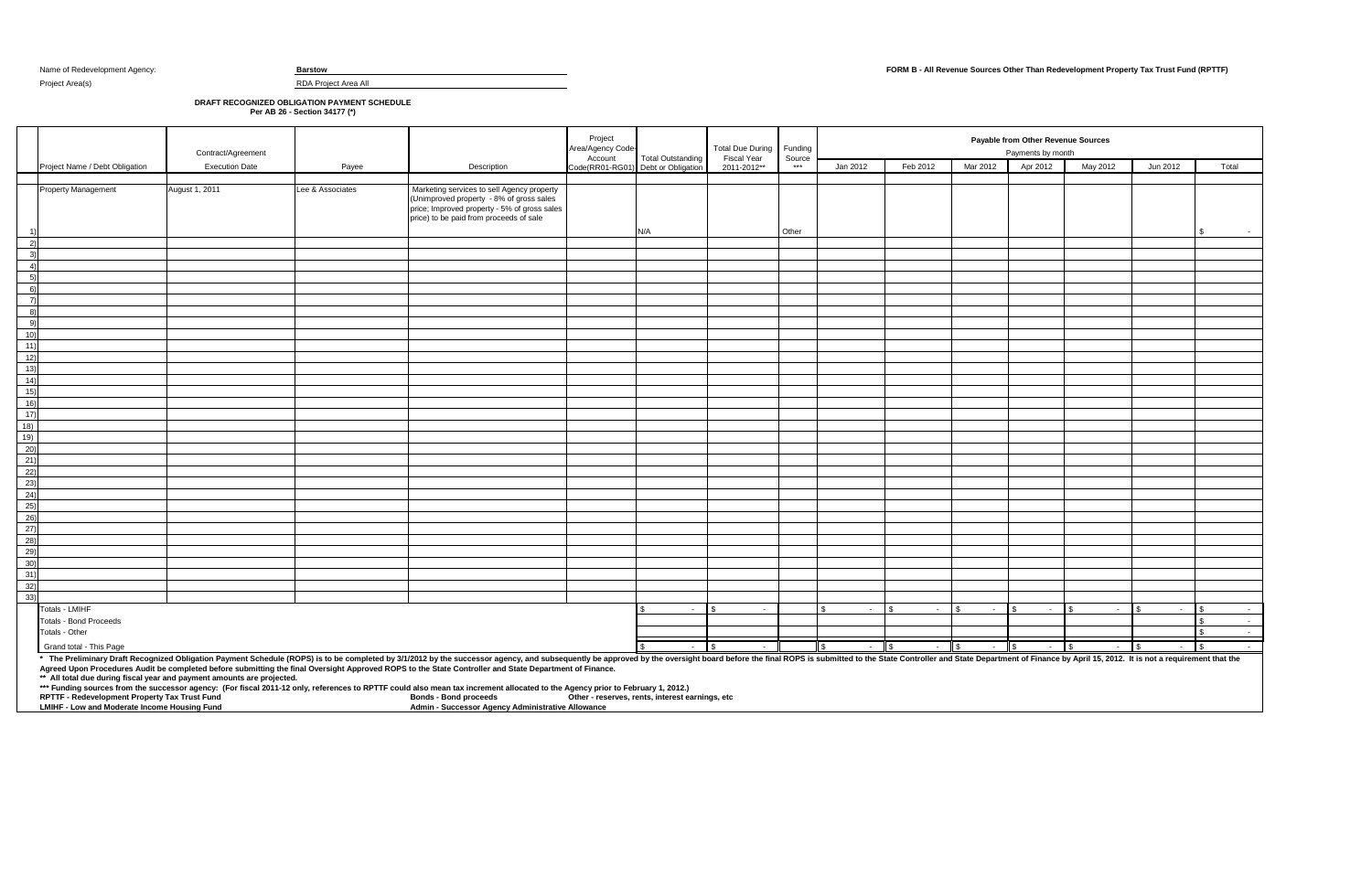Project Area(s) RDA Project Area All

## **DRAFT RECOGNIZED OBLIGATION PAYMENT SCHEDULE**

**Per AB 26 - Section 34177 (\*)**

|                  |                                                                                                                                                                          | Contract/Agreement    |                                             |                                                                                                                                                                                                                                                                                                                                                                                                                                                                                                                                                                                                                                                     | Project<br>Area/Agency Code-<br>Account         |                                                | <b>Total Due During</b>    | $***$             |                   |             | Payable from the Redevelopment Property Tax Trust Fund (RPTTF)<br>Payments by month |                          |               |           |                      |  |
|------------------|--------------------------------------------------------------------------------------------------------------------------------------------------------------------------|-----------------------|---------------------------------------------|-----------------------------------------------------------------------------------------------------------------------------------------------------------------------------------------------------------------------------------------------------------------------------------------------------------------------------------------------------------------------------------------------------------------------------------------------------------------------------------------------------------------------------------------------------------------------------------------------------------------------------------------------------|-------------------------------------------------|------------------------------------------------|----------------------------|-------------------|-------------------|-------------|-------------------------------------------------------------------------------------|--------------------------|---------------|-----------|----------------------|--|
|                  | Project Name / Debt Obligation                                                                                                                                           | <b>Execution Date</b> | Payee                                       | Description                                                                                                                                                                                                                                                                                                                                                                                                                                                                                                                                                                                                                                         | Code(RR01-<br><b>RG01)</b>                      | <b>Total Outstanding</b><br>Debt or Obligation | Fiscal Year<br>2012-2013** | Funding<br>Source | Jan 2012          | Feb 2012    | Mar 2012                                                                            | Apr 2012                 | May 2012      | Jun 2012  | Total                |  |
|                  | 1) Employee Costs                                                                                                                                                        | June 28, 2011         |                                             |                                                                                                                                                                                                                                                                                                                                                                                                                                                                                                                                                                                                                                                     | <b>RR06</b>                                     | 100,596.00                                     | 100,596.00 LMIHF           |                   | 7,914.24          | 7,914.24    | 7,914.24                                                                            | 7,914.24                 | 7,914.24      | 10,726.80 | 50,298.00            |  |
|                  | 2) Program Assistance                                                                                                                                                    |                       | Employees of the Agency<br>New Hope Village | Payroll for employees<br>Program Assistance                                                                                                                                                                                                                                                                                                                                                                                                                                                                                                                                                                                                         | <b>RR07</b>                                     | 20.000.00<br>-\$                               | 20.000.00 LMIHF            |                   | 5.000.00          |             |                                                                                     | 5.000.00                 |               |           | 10.000.00            |  |
|                  | 3) Program Assistance                                                                                                                                                    | August 2, 2010        | <b>Desert Sanctuary Housing</b>             | <b>Program Assistance</b>                                                                                                                                                                                                                                                                                                                                                                                                                                                                                                                                                                                                                           | <b>RR07</b>                                     | $\mathbf{S}$<br>$20,000.00$ \$                 | 20,000.00                  | <b>LMIHF</b>      | 5.000.00          |             |                                                                                     | 5,000.00                 |               |           | 10,000.00            |  |
|                  | 4) Contract for Audit                                                                                                                                                    | November 18, 2008     | Macias, Gini & O'Connell, LLP               | Audit of 2010-11 Financials                                                                                                                                                                                                                                                                                                                                                                                                                                                                                                                                                                                                                         | <b>RR06</b>                                     | $\mathfrak{s}$<br>2,002.00                     | 2,002.00                   | <b>LMIHF</b>      | 2,002.00          |             |                                                                                     |                          |               |           | 2,002.00             |  |
|                  | $5)$ Fee $*$                                                                                                                                                             |                       | San Bernardino County                       | Reconveyance Fee                                                                                                                                                                                                                                                                                                                                                                                                                                                                                                                                                                                                                                    | <b>RR06</b>                                     | 1,800.00<br>ፍ                                  | 1,800.00                   | <b>LMIHF</b>      |                   |             |                                                                                     |                          |               |           | ¢<br>$\sim 10^{-11}$ |  |
|                  | 6)                                                                                                                                                                       |                       |                                             |                                                                                                                                                                                                                                                                                                                                                                                                                                                                                                                                                                                                                                                     |                                                 |                                                |                            |                   |                   |             |                                                                                     |                          |               |           |                      |  |
|                  | $\overline{7}$                                                                                                                                                           |                       |                                             |                                                                                                                                                                                                                                                                                                                                                                                                                                                                                                                                                                                                                                                     |                                                 |                                                |                            |                   |                   |             |                                                                                     |                          |               |           |                      |  |
|                  | 8)                                                                                                                                                                       |                       |                                             |                                                                                                                                                                                                                                                                                                                                                                                                                                                                                                                                                                                                                                                     |                                                 |                                                |                            |                   |                   |             |                                                                                     |                          |               |           |                      |  |
|                  | 9)                                                                                                                                                                       |                       |                                             |                                                                                                                                                                                                                                                                                                                                                                                                                                                                                                                                                                                                                                                     |                                                 |                                                |                            |                   |                   |             |                                                                                     |                          |               |           |                      |  |
| 10)              |                                                                                                                                                                          |                       |                                             |                                                                                                                                                                                                                                                                                                                                                                                                                                                                                                                                                                                                                                                     |                                                 |                                                |                            |                   |                   |             |                                                                                     |                          |               |           |                      |  |
| 11)              |                                                                                                                                                                          |                       |                                             |                                                                                                                                                                                                                                                                                                                                                                                                                                                                                                                                                                                                                                                     |                                                 |                                                |                            |                   |                   |             |                                                                                     |                          |               |           |                      |  |
| $\overline{12)}$ |                                                                                                                                                                          |                       |                                             |                                                                                                                                                                                                                                                                                                                                                                                                                                                                                                                                                                                                                                                     |                                                 |                                                |                            |                   |                   |             |                                                                                     |                          |               |           |                      |  |
| 13)              |                                                                                                                                                                          |                       |                                             |                                                                                                                                                                                                                                                                                                                                                                                                                                                                                                                                                                                                                                                     |                                                 |                                                |                            |                   |                   |             |                                                                                     |                          |               |           |                      |  |
| 14)              |                                                                                                                                                                          |                       |                                             |                                                                                                                                                                                                                                                                                                                                                                                                                                                                                                                                                                                                                                                     |                                                 |                                                |                            |                   |                   |             |                                                                                     |                          |               |           |                      |  |
| $\overline{15)}$ |                                                                                                                                                                          |                       |                                             |                                                                                                                                                                                                                                                                                                                                                                                                                                                                                                                                                                                                                                                     |                                                 |                                                |                            |                   |                   |             |                                                                                     |                          |               |           |                      |  |
| $\overline{16)}$ |                                                                                                                                                                          |                       |                                             |                                                                                                                                                                                                                                                                                                                                                                                                                                                                                                                                                                                                                                                     |                                                 |                                                |                            |                   |                   |             |                                                                                     |                          |               |           |                      |  |
| 17)              |                                                                                                                                                                          |                       |                                             |                                                                                                                                                                                                                                                                                                                                                                                                                                                                                                                                                                                                                                                     |                                                 |                                                |                            |                   |                   |             |                                                                                     |                          |               |           |                      |  |
| $\overline{18)}$ |                                                                                                                                                                          |                       |                                             |                                                                                                                                                                                                                                                                                                                                                                                                                                                                                                                                                                                                                                                     |                                                 |                                                |                            |                   |                   |             |                                                                                     |                          |               |           |                      |  |
| 19)              |                                                                                                                                                                          |                       |                                             |                                                                                                                                                                                                                                                                                                                                                                                                                                                                                                                                                                                                                                                     |                                                 |                                                |                            |                   |                   |             |                                                                                     |                          |               |           |                      |  |
| $\frac{20}{28}$  |                                                                                                                                                                          |                       |                                             |                                                                                                                                                                                                                                                                                                                                                                                                                                                                                                                                                                                                                                                     |                                                 |                                                |                            |                   |                   |             |                                                                                     |                          |               |           |                      |  |
|                  |                                                                                                                                                                          |                       |                                             |                                                                                                                                                                                                                                                                                                                                                                                                                                                                                                                                                                                                                                                     |                                                 |                                                |                            |                   |                   |             |                                                                                     |                          |               |           |                      |  |
| 29)              |                                                                                                                                                                          |                       |                                             |                                                                                                                                                                                                                                                                                                                                                                                                                                                                                                                                                                                                                                                     |                                                 |                                                |                            |                   |                   |             |                                                                                     |                          |               |           |                      |  |
| 30)              |                                                                                                                                                                          |                       |                                             |                                                                                                                                                                                                                                                                                                                                                                                                                                                                                                                                                                                                                                                     |                                                 |                                                |                            |                   |                   |             |                                                                                     |                          |               |           |                      |  |
| (24)             |                                                                                                                                                                          |                       |                                             |                                                                                                                                                                                                                                                                                                                                                                                                                                                                                                                                                                                                                                                     |                                                 |                                                |                            |                   |                   |             |                                                                                     |                          |               |           |                      |  |
| $\overline{25)}$ |                                                                                                                                                                          |                       |                                             |                                                                                                                                                                                                                                                                                                                                                                                                                                                                                                                                                                                                                                                     |                                                 |                                                |                            |                   |                   |             |                                                                                     |                          |               |           |                      |  |
|                  |                                                                                                                                                                          |                       |                                             |                                                                                                                                                                                                                                                                                                                                                                                                                                                                                                                                                                                                                                                     |                                                 |                                                |                            |                   |                   |             |                                                                                     |                          |               |           |                      |  |
|                  |                                                                                                                                                                          |                       |                                             |                                                                                                                                                                                                                                                                                                                                                                                                                                                                                                                                                                                                                                                     |                                                 |                                                |                            |                   |                   |             |                                                                                     |                          |               |           |                      |  |
|                  |                                                                                                                                                                          |                       |                                             |                                                                                                                                                                                                                                                                                                                                                                                                                                                                                                                                                                                                                                                     |                                                 |                                                |                            |                   |                   |             |                                                                                     |                          |               |           |                      |  |
|                  |                                                                                                                                                                          |                       |                                             |                                                                                                                                                                                                                                                                                                                                                                                                                                                                                                                                                                                                                                                     |                                                 |                                                |                            |                   |                   |             |                                                                                     |                          |               |           |                      |  |
|                  |                                                                                                                                                                          |                       |                                             |                                                                                                                                                                                                                                                                                                                                                                                                                                                                                                                                                                                                                                                     |                                                 |                                                |                            |                   |                   |             |                                                                                     |                          |               |           |                      |  |
|                  |                                                                                                                                                                          |                       |                                             |                                                                                                                                                                                                                                                                                                                                                                                                                                                                                                                                                                                                                                                     |                                                 |                                                |                            |                   |                   |             |                                                                                     |                          |               |           |                      |  |
|                  |                                                                                                                                                                          |                       |                                             |                                                                                                                                                                                                                                                                                                                                                                                                                                                                                                                                                                                                                                                     |                                                 |                                                |                            |                   |                   |             |                                                                                     |                          |               |           |                      |  |
|                  | Totals - This Page                                                                                                                                                       |                       |                                             |                                                                                                                                                                                                                                                                                                                                                                                                                                                                                                                                                                                                                                                     | LMIHF                                           | 144,398.00 \$                                  | 144,398.00                 | N/A               | $$19,916.24$ \ \$ | 7,914.24 \$ |                                                                                     | 7,914.24 \$ 17,914.24 \$ | $7,914.24$ \$ | 10,726.80 | 72,300.00            |  |
|                  |                                                                                                                                                                          |                       |                                             |                                                                                                                                                                                                                                                                                                                                                                                                                                                                                                                                                                                                                                                     |                                                 |                                                |                            |                   |                   |             |                                                                                     |                          |               |           |                      |  |
|                  | ** All totals due during fiscal year and payment amounts are projected.<br>RPTTF - Redevelopment Property Tax Trust Fund<br>LMIHF - Low and Moderate Income Housing Fund |                       |                                             | * The Preliminary Draft Recognized Obligation Payment Schedule (ROPS) is to be completed by 3/1/2012 by the successor agency, and subsequently be approved by the oversight board before the final ROPS is submitted to the St<br>Procedures Audit be completed before submitting the final Oversight Approved ROPS to the State Controller and State Department of Finance.<br>*** Funding sources from the successor agency: (For fiscal 2011-12 only, references to RPTTF could also mean tax increment allocated to the Agency prior to February 1, 2012.)<br><b>Bonds - Bond proceeds</b><br>Admin - Successor Agency Administrative Allowance | Other - reserves, rents, interest earnings, etc |                                                |                            |                   |                   |             |                                                                                     |                          |               |           |                      |  |

## Name of Redevelopment Agency: **Barstow <b>Barstow FORM A - Redevelopment Property Tax Trust Fund (RPTTF)**

|       |                | Payments by month | Payable from the Redevelopment Property Tax Trust Fund (RPTTF)                        |                 |                 |
|-------|----------------|-------------------|---------------------------------------------------------------------------------------|-----------------|-----------------|
| 012   | Mar 2012       | Apr 2012          | May 2012                                                                              | Jun 2012        | Total           |
|       |                |                   |                                                                                       |                 |                 |
| 14.24 | 7,914.24       | 7,914.24          | 7,914.24                                                                              | 10,726.80       | \$<br>50,298.00 |
|       |                | 5,000.00          |                                                                                       |                 | \$<br>10,000.00 |
|       |                | 5,000.00          |                                                                                       |                 | \$<br>10,000.00 |
|       |                |                   |                                                                                       |                 | \$<br>2,002.00  |
|       |                |                   |                                                                                       |                 | \$              |
|       |                |                   |                                                                                       |                 |                 |
|       |                |                   |                                                                                       |                 |                 |
|       |                |                   |                                                                                       |                 |                 |
|       |                |                   |                                                                                       |                 |                 |
|       |                |                   |                                                                                       |                 |                 |
|       |                |                   |                                                                                       |                 |                 |
|       |                |                   |                                                                                       |                 |                 |
|       |                |                   |                                                                                       |                 |                 |
|       |                |                   |                                                                                       |                 |                 |
|       |                |                   |                                                                                       |                 |                 |
|       |                |                   |                                                                                       |                 |                 |
|       |                |                   |                                                                                       |                 |                 |
|       |                |                   |                                                                                       |                 |                 |
|       |                |                   |                                                                                       |                 |                 |
|       |                |                   |                                                                                       |                 |                 |
|       |                |                   |                                                                                       |                 |                 |
|       |                |                   |                                                                                       |                 |                 |
|       |                |                   |                                                                                       |                 |                 |
|       |                |                   |                                                                                       |                 |                 |
|       |                |                   |                                                                                       |                 |                 |
|       |                |                   |                                                                                       |                 |                 |
|       |                |                   |                                                                                       |                 |                 |
|       |                |                   |                                                                                       |                 |                 |
|       |                |                   |                                                                                       |                 |                 |
|       |                |                   |                                                                                       |                 |                 |
| 14.24 | \$<br>7,914.24 | \$<br>17,914.24   | 7,914.24<br>\$                                                                        | \$<br>10,726.80 | \$<br>72,300.00 |
|       |                |                   |                                                                                       |                 |                 |
|       |                |                   | Department of Finance by April 15, 2012. It is not a requirement that the Agreed Upon |                 |                 |
|       |                |                   |                                                                                       |                 |                 |
|       |                |                   |                                                                                       |                 |                 |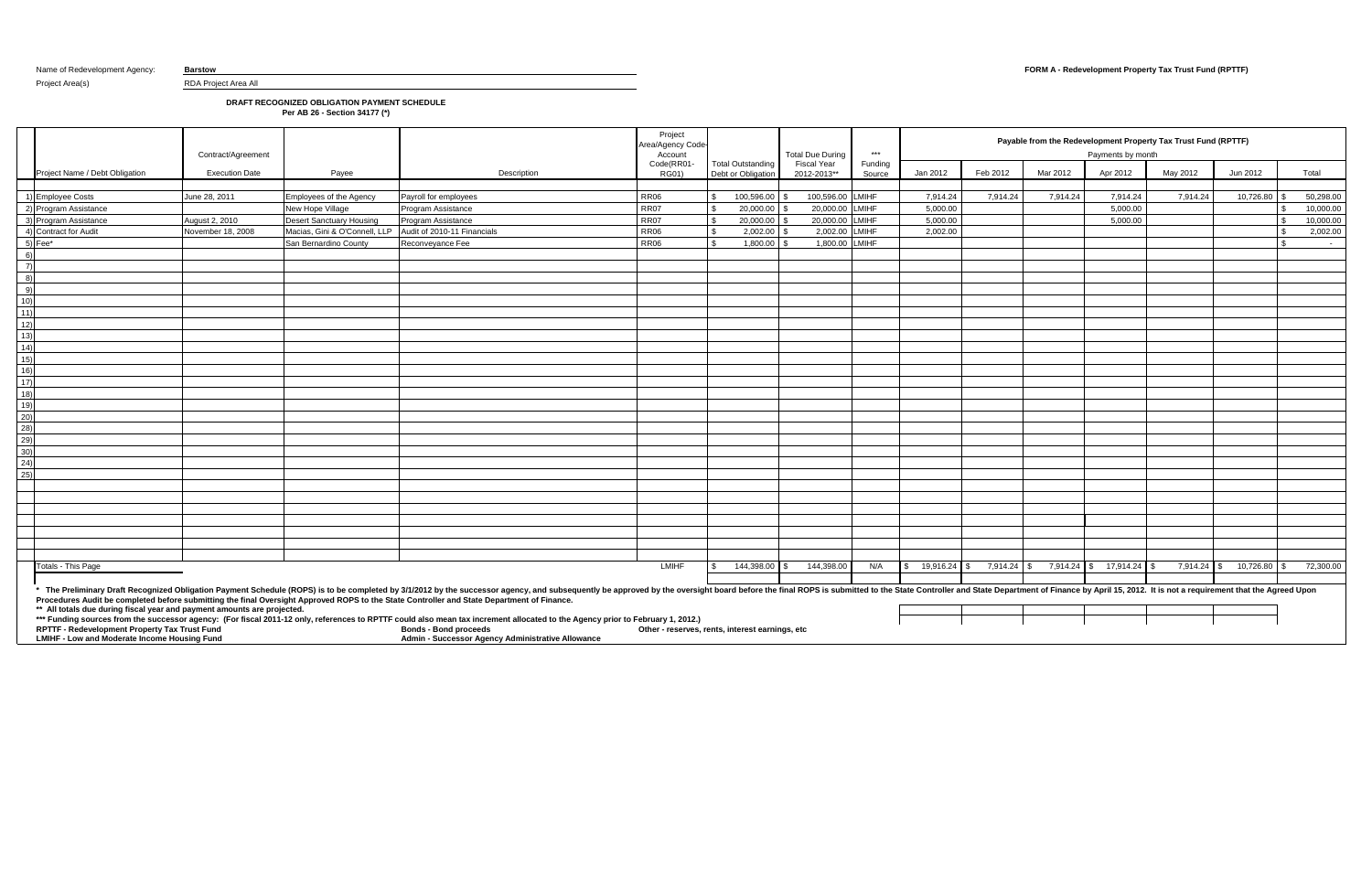## Name of Redevelopment Agency: **Barstow FORM C - Administrative Cost Allowance Paid With Redevelopment Property Tax Trust Fund (RPTTF)**

Project Area(s) RDA Project Area All

# **DRAFT RECOGNIZED OBLIGATION PAYMENT SCHEDULE**

**Per AB 26 - Section 34177 (\*)**

**\*\* All total due during fiscal year and payment amounts are projected.** 

**\*\*\* Funding sources from the successor agency: (For fiscal 2011-12 only, references to RPTTF could also mean tax increment allocated to the Agency prior to February 1, 2012.)**

**RPTTF - Redevelopment Property Tax Trust Fund LMIHF - Low and Moderate Income Housing Fund** 

|                   |                                |                 |                                                                                                                                                                                                                                | Project<br>Area/Agency Code    |                                                | <b>Total Due During</b>           |                      |           |           | Payable from the Administrative Allowance Allocation **** | Payments by month |           |                                                                                                                                          |                         |
|-------------------|--------------------------------|-----------------|--------------------------------------------------------------------------------------------------------------------------------------------------------------------------------------------------------------------------------|--------------------------------|------------------------------------------------|-----------------------------------|----------------------|-----------|-----------|-----------------------------------------------------------|-------------------|-----------|------------------------------------------------------------------------------------------------------------------------------------------|-------------------------|
|                   | Project Name / Debt Obligation | Payee           | Description                                                                                                                                                                                                                    | Account<br>Code(RR01-<br>RG01) | <b>Total Outstanding</b><br>Debt or Obligation | <b>Fiscal Year</b><br>2011-2012** | Funding<br>Source ** | Jan 2012  | Feb 2012  | Mar 2012                                                  | Apr 2012          | May 2012  | Jun 2012                                                                                                                                 | Total                   |
|                   | 1) Cost Allocation             | City of Barstow | Administrative Costs in Support of Agency                                                                                                                                                                                      | <b>RR06/RR07</b>               |                                                | 382,123.08                        | <b>RPTTF</b>         | 31,843.59 | 31,843.59 | 31,843.59                                                 | 31,843.59         | 31,843.59 | $31,843.59$ \$                                                                                                                           | 191,061.54              |
| 2)                |                                |                 |                                                                                                                                                                                                                                |                                |                                                |                                   |                      |           |           |                                                           |                   |           | - \$                                                                                                                                     |                         |
| 3)                |                                |                 |                                                                                                                                                                                                                                |                                |                                                |                                   |                      |           |           |                                                           |                   |           | \$                                                                                                                                       | $\sim 10^{-11}$         |
| 4)                |                                |                 |                                                                                                                                                                                                                                |                                |                                                |                                   |                      |           |           |                                                           |                   |           | $\mathfrak{S}$                                                                                                                           | $\sim$ $-$              |
| 5)                |                                |                 |                                                                                                                                                                                                                                |                                |                                                |                                   |                      |           |           |                                                           |                   |           | <b>S</b>                                                                                                                                 | $\sim 10^{-10}$         |
| 6)                |                                |                 |                                                                                                                                                                                                                                |                                |                                                |                                   |                      |           |           |                                                           |                   |           | $\sqrt[6]{3}$                                                                                                                            | $\sim$ $-$              |
| $\left( 7\right)$ |                                |                 |                                                                                                                                                                                                                                |                                |                                                |                                   |                      |           |           |                                                           |                   |           | $\sqrt{3}$                                                                                                                               | $\sim 10^{-11}$         |
| 8)                |                                |                 |                                                                                                                                                                                                                                |                                |                                                |                                   |                      |           |           |                                                           |                   |           | $\sqrt{3}$                                                                                                                               | $\sim$ $-$              |
| 9)                |                                |                 |                                                                                                                                                                                                                                |                                |                                                |                                   |                      |           |           |                                                           |                   |           | $\sqrt{3}$                                                                                                                               | $\sim 10^{-11}$         |
| 10)               |                                |                 |                                                                                                                                                                                                                                |                                |                                                |                                   |                      |           |           |                                                           |                   |           | l \$                                                                                                                                     | $\sim 10^{-11}$         |
| 11)               |                                |                 |                                                                                                                                                                                                                                |                                |                                                |                                   |                      |           |           |                                                           |                   |           | $\sqrt[6]{3}$                                                                                                                            | $\sim 10^{-11}$         |
| 12)               |                                |                 |                                                                                                                                                                                                                                |                                |                                                |                                   |                      |           |           |                                                           |                   |           | $\sqrt{3}$                                                                                                                               | $\sim 10^{-1}$          |
| 13)               |                                |                 |                                                                                                                                                                                                                                |                                |                                                |                                   |                      |           |           |                                                           |                   |           | $\sqrt{3}$                                                                                                                               | $\sim 10^{-11}$         |
| 14)               |                                |                 |                                                                                                                                                                                                                                |                                |                                                |                                   |                      |           |           |                                                           |                   |           | $\mathfrak{S}$                                                                                                                           | $\sim 10^{-11}$         |
| 15)               |                                |                 |                                                                                                                                                                                                                                |                                |                                                |                                   |                      |           |           |                                                           |                   |           | <b>S</b>                                                                                                                                 | $\sim$                  |
| 16)               |                                |                 |                                                                                                                                                                                                                                |                                |                                                |                                   |                      |           |           |                                                           |                   |           | $\sqrt{3}$                                                                                                                               | $\sim$ $-$              |
| 17)               |                                |                 |                                                                                                                                                                                                                                |                                |                                                |                                   |                      |           |           |                                                           |                   |           | $\sqrt[6]{3}$                                                                                                                            | $\sim 10^{-11}$         |
| 18)               |                                |                 |                                                                                                                                                                                                                                |                                |                                                |                                   |                      |           |           |                                                           |                   |           | $\sqrt{3}$                                                                                                                               | $\sim$ $-$              |
| 19)               |                                |                 |                                                                                                                                                                                                                                |                                |                                                |                                   |                      |           |           |                                                           |                   |           | $\sqrt{3}$                                                                                                                               | $\sim 100$              |
| (20)              |                                |                 |                                                                                                                                                                                                                                |                                |                                                |                                   |                      |           |           |                                                           |                   |           | $\sqrt{3}$                                                                                                                               | $\sim$ $-$              |
| 21)               |                                |                 |                                                                                                                                                                                                                                |                                |                                                |                                   |                      |           |           |                                                           |                   |           | $\sqrt{3}$                                                                                                                               | $\sim$                  |
| 22)               |                                |                 |                                                                                                                                                                                                                                |                                |                                                |                                   |                      |           |           |                                                           |                   |           | $\sqrt{3}$                                                                                                                               | $\sim 10^{-11}$         |
| (23)              |                                |                 |                                                                                                                                                                                                                                |                                |                                                |                                   |                      |           |           |                                                           |                   |           | <b>S</b>                                                                                                                                 | $\sim$ $-$              |
| 24)               |                                |                 |                                                                                                                                                                                                                                |                                |                                                |                                   |                      |           |           |                                                           |                   |           | \$                                                                                                                                       | $\sim 10^{-11}$         |
| 25)               |                                |                 |                                                                                                                                                                                                                                |                                |                                                |                                   |                      |           |           |                                                           |                   |           | $\mathbf{s}$                                                                                                                             | $\sim 100$              |
| (26)              |                                |                 |                                                                                                                                                                                                                                |                                |                                                |                                   |                      |           |           |                                                           |                   |           | $\sqrt{3}$                                                                                                                               | $\sim$ $-$              |
| 27)               |                                |                 |                                                                                                                                                                                                                                |                                |                                                |                                   |                      |           |           |                                                           |                   |           | $\sqrt[6]{3}$                                                                                                                            | $\sim 10^{-11}$         |
| 28)               |                                |                 |                                                                                                                                                                                                                                |                                |                                                |                                   |                      |           |           |                                                           |                   |           | l \$                                                                                                                                     | $\sim 10^{-1}$          |
|                   |                                |                 |                                                                                                                                                                                                                                |                                |                                                |                                   |                      |           |           |                                                           |                   |           | $\sqrt{3}$                                                                                                                               | $\sim$ $-$              |
|                   |                                |                 |                                                                                                                                                                                                                                |                                |                                                |                                   |                      |           |           |                                                           |                   |           | $\sqrt{3}$                                                                                                                               | $\sim 10^{-1}$          |
|                   |                                |                 |                                                                                                                                                                                                                                |                                |                                                |                                   |                      |           |           |                                                           |                   |           | $\sqrt[6]{3}$                                                                                                                            | $\sim 10^{-1}$          |
|                   |                                |                 |                                                                                                                                                                                                                                |                                |                                                |                                   |                      |           |           |                                                           |                   |           | $\sqrt[6]{3}$                                                                                                                            | $\sim 100$ km s $^{-1}$ |
|                   |                                |                 |                                                                                                                                                                                                                                |                                |                                                |                                   |                      |           |           |                                                           |                   |           | $\sqrt{3}$                                                                                                                               | $\sim$ $-$              |
|                   |                                |                 |                                                                                                                                                                                                                                |                                |                                                |                                   |                      |           |           |                                                           |                   |           | $\sqrt[6]{3}$                                                                                                                            | $\sim 100$              |
|                   |                                |                 |                                                                                                                                                                                                                                |                                |                                                |                                   |                      |           |           |                                                           |                   |           | <b>S</b>                                                                                                                                 | $\sim$ $-$              |
|                   |                                |                 |                                                                                                                                                                                                                                |                                |                                                |                                   |                      |           |           |                                                           |                   |           |                                                                                                                                          |                         |
|                   | <b>Totals - This Page</b>      |                 | * The Preliminary Draft Recognized Obligation Payment Schedule (ROPS) is to be completed by 3/1/2012 by the successor agency, and subsequently be approved by the oversight board before the final ROPS is submitted to the St |                                | I \$<br>$\sim$ 100 $\mu$                       | 382,123.08<br>$\mathbf{s}$        |                      |           |           |                                                           |                   |           | $\vert$ \$ 31,843.59 $\vert$ \$ 31,843.59 $\vert$ \$ 31,843.59 $\vert$ \$ 31,843.59 $\vert$ \$ 31,843.59 $\vert$ \$ 31,843.59 $\vert$ \$ | 191,061.54              |

**LMIHF - Low and Moderate Income Housing Fund Admin - Successor Agency Administrative Allowance**

\*\*\*\* - Administrative Cost Allowance caps are 5% of Form A 6-month totals in 2011-12 and 3% of Form A 6-month totals in 2012-13. The calculation should not factor in pass through payments paid for with RPTTF in Form D.

**2012. It is not a requirement that the Agreed Upon Procedures Audit be completed before submitting the final Oversight Approved ROPS to the State Controller and State Department of Finance.**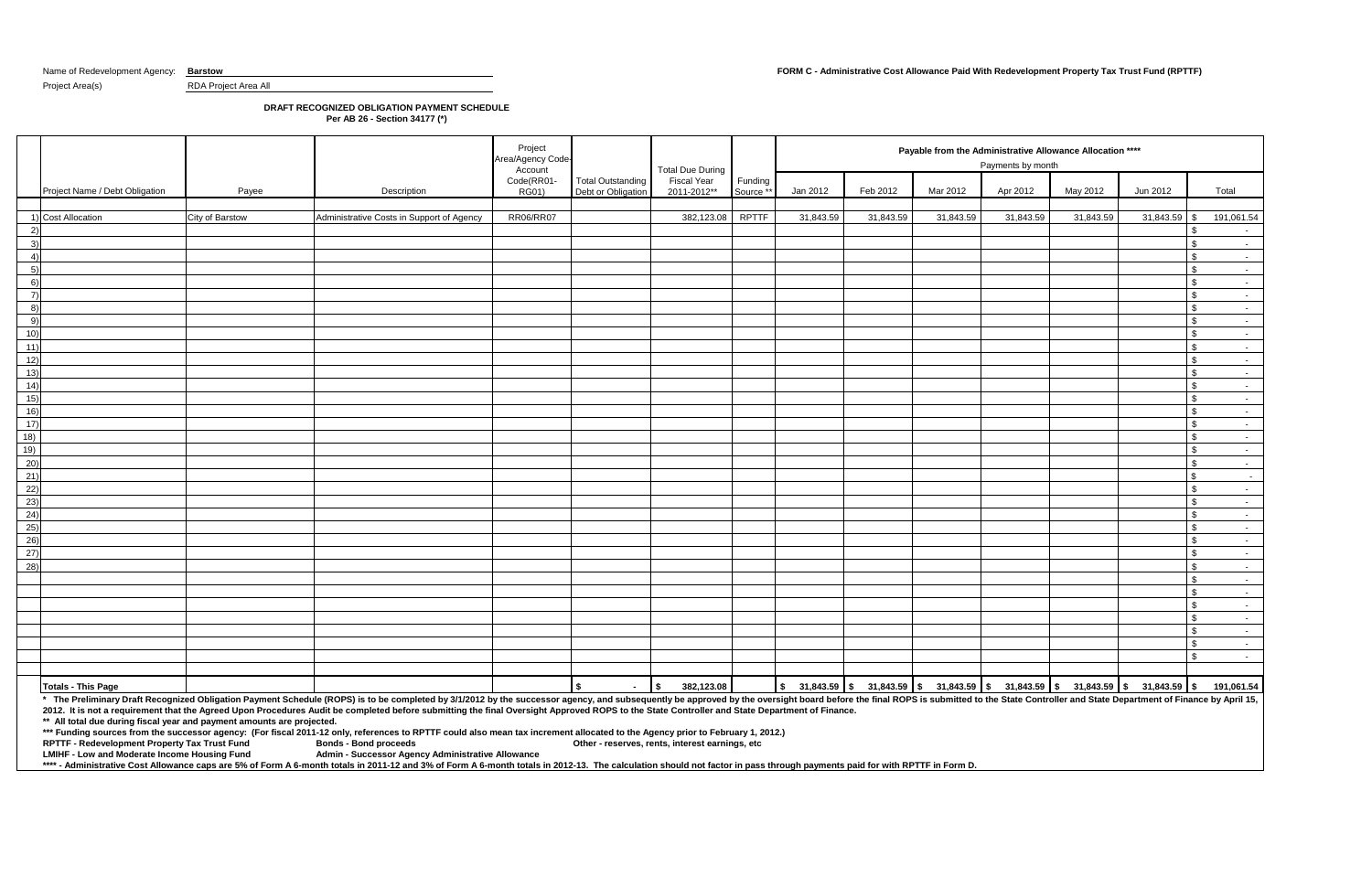Name of Redevelopment Agency: **Barstow FORM D - Pass-Through Payments** 

Project Area(s) RDA Project Area 1

## **OTHER OBLIGATION PAYMENT SCHEDULE Per AB 26 - Section 34177 (\*)**

\*\*\*\* - Only the January through June 2012 ROPS should include expenditures for pass-through payments. Starting with the July through December 2012 ROPS, per HSC section 34183 (a) (1), the county auditor controller will mak **transferring money into the successor agency's Redevelopment Obligation Retirement Fund for items listed in an oversight board approved ROPS.**

| 4.00                              | Project                            | <b>Total Outstanding</b>        |                            |                                     | Pass Through and Other Payments ****          |              |                |                              |               |                   |          |                              |                         |                 |
|-----------------------------------|------------------------------------|---------------------------------|----------------------------|-------------------------------------|-----------------------------------------------|--------------|----------------|------------------------------|---------------|-------------------|----------|------------------------------|-------------------------|-----------------|
|                                   |                                    |                                 | Area/Agency                | Debt or Obligation                  |                                               |              |                |                              |               | Payments by month |          |                              |                         |                 |
|                                   |                                    |                                 | Code-Account<br>Code(RR01- | (Incl Est Tier 2<br>Pmts due on pmt | <b>Total Due During</b><br><b>Fiscal Year</b> | Source of    |                |                              |               |                   |          |                              |                         |                 |
| Project Name / Debt Obligation    | Payee                              | Description                     | <b>RG01)</b>               | thru Jan 31)                        | 2011-2012**                                   | Fund***      | Jan 2012       | Feb 2012                     | Mar 2012      | Apr 2012          | May 2012 | Jun 2012                     |                         | Total           |
|                                   |                                    |                                 |                            |                                     |                                               |              |                |                              |               |                   |          |                              |                         |                 |
| 1) Statutory Payments             | County/Flood Control Zone 4        | Payments per CRL 33607.5 and .7 | <b>RR06</b>                | 40,690.43                           | 40,690.43                                     | <b>RPTFF</b> |                |                              |               | 40,690.43         |          |                              | \$                      | 40,690.43       |
| 2) Statutory Payments             | County Free Library                | Payments per CRL 33607.5 and .7 | <b>RR06</b>                | 3,394.02                            | 3,394.02                                      | <b>RPTFF</b> |                |                              |               | 3,394.02          |          |                              | \$                      | 3,394.02        |
| 3) Statutory Payments             | County Superint of Schools         | Payments per CRL 33607.5 and .7 | <b>RR06</b>                | 3,164.51                            | 3,164.51                                      | <b>RPTFF</b> |                |                              |               | 3,164.51          |          |                              | \$                      | 3,164.51        |
| 4) Statutory Payments             | City of Barstow                    | Payments per CRL 33607.5 and .7 | <b>RR06</b>                | 18,267.82                           | 18,267.82                                     | <b>RPTFF</b> |                |                              |               | 18,267.82         |          |                              | $\mathfrak{S}$          | 18,267.82       |
| 5) Statutory Payments             | <b>Barstow Community College</b>   | Payments per CRL 33607.5 and .7 | <b>RR06</b>                | 32,318.31                           | 32,318.31                                     | <b>RPTFF</b> |                |                              |               | 32,318.31         |          |                              | \$                      | 32,318.31       |
| 6) Statutory Payments             | <b>Barstow Unified School Dist</b> | Payments per CRL 33607.5 and .7 | <b>RR06</b>                | 108,436.62                          | 108,436.62                                    | <b>RPTFF</b> |                |                              |               | 108,436.62        |          |                              | \$                      | 108,436.62      |
| 7) Statutory Payments             | Elephant Mountain                  | Payments per CRL 33607.5 and .7 | <b>RR06</b>                | 1,657.69                            | 1,657.69                                      | <b>RPTFF</b> |                |                              |               | 1,657.69          |          |                              | $\mathbb{S}$            | 1,657.69        |
| 8) Statutory Payments             | Barstow Park & Rec District        | Payments per CRL 33607.5 and .7 | <b>RR06</b>                | 11,275.83                           | 11,275.83                                     | <b>RPTFF</b> |                |                              |               | 11,275.83         |          |                              | \$                      | 11,275.83       |
| 9) Statutory Payments             | <b>Barstow Cemetary District</b>   | Payments per CRL 33607.5 and .7 | <b>RR06</b>                | 1,469.73                            | 1,469.73                                      | <b>RPTFF</b> |                |                              |               | 1,469.73          |          |                              | $\mathfrak{S}$          | 1,469.73        |
| 10) Statutory Payments            | <b>Barstow Fire Prot Dist</b>      | Payments per CRL 33607.5 and .7 | <b>RR06</b>                | 70,041.91                           | 70,041.91                                     | <b>RPTFF</b> |                |                              |               | 70,041.91         |          |                              | \$                      | 70,041.91       |
| 11) Statutory Payments            | Mojave Des Res Conserv Dist        | Payments per CRL 33607.5 and .7 | <b>RR06</b>                | 134.95                              | 134.95                                        | <b>RPTFF</b> |                |                              |               | 134.95            |          |                              | $\mathfrak{S}$          | 134.95          |
| 12) Statutory Payments            | Mojave Water Agency                | Payments per CRL 33607.5 and .7 | <b>RR06</b>                | 1,246.23                            | 1,246.23                                      | <b>RPTFF</b> |                |                              |               | 1,246.23          |          |                              | $\sqrt[6]{\frac{1}{2}}$ | 1,246.23        |
| 13)                               |                                    |                                 |                            |                                     |                                               |              |                |                              |               |                   |          |                              | $\mathfrak{S}$          | $\sim$          |
| (14)                              |                                    |                                 |                            |                                     |                                               |              |                |                              |               |                   |          |                              | $\mathbb{S}$            | $\sim$          |
| 15)                               |                                    |                                 |                            |                                     |                                               |              |                |                              |               |                   |          |                              | $\sqrt[6]{2}$           | $\sim$ $-$      |
| 16)                               |                                    |                                 |                            |                                     |                                               |              |                |                              |               |                   |          |                              | $\sqrt[6]{\frac{1}{2}}$ | $\sim$          |
| 17)                               |                                    |                                 |                            |                                     |                                               |              |                |                              |               |                   |          |                              | $\sqrt[6]{\frac{1}{2}}$ | $\sim$ $-$      |
|                                   |                                    |                                 |                            |                                     |                                               |              |                |                              |               |                   |          |                              | $\mathbb{S}$            | $\sim$ $-$      |
|                                   |                                    |                                 |                            |                                     |                                               |              |                |                              |               |                   |          |                              | $\mathbb{S}$            | $\sim 100$      |
|                                   |                                    |                                 |                            |                                     |                                               |              |                |                              |               |                   |          |                              | \$                      | $\sim$ 10 $\pm$ |
|                                   |                                    |                                 |                            |                                     |                                               |              |                |                              |               |                   |          |                              | $\mathbb{S}$            |                 |
|                                   |                                    |                                 |                            |                                     |                                               |              |                |                              |               |                   |          |                              | $\mathbb S$             | $\sim 100$      |
|                                   |                                    |                                 |                            |                                     |                                               |              |                |                              |               |                   |          |                              | $\mathbb{S}$            | $\sim$          |
|                                   |                                    |                                 |                            |                                     |                                               |              |                |                              |               |                   |          |                              | $\mathbb{S}$            | $\sim$          |
|                                   |                                    |                                 |                            |                                     |                                               |              |                |                              |               |                   |          |                              | $\sqrt[6]{\frac{1}{2}}$ | $\sim$          |
|                                   |                                    |                                 |                            |                                     |                                               |              |                |                              |               |                   |          |                              | $\mathbb{S}$            |                 |
|                                   |                                    |                                 |                            |                                     |                                               |              |                |                              |               |                   |          |                              | $\sqrt[6]{\frac{1}{2}}$ | $\sim$          |
|                                   |                                    |                                 |                            |                                     |                                               |              |                |                              |               |                   |          |                              | $\mathbb{S}$            | $\sim$ $-$      |
|                                   |                                    |                                 |                            |                                     |                                               |              |                |                              |               |                   |          |                              |                         |                 |
| <b>Totals - Other Obligations</b> |                                    |                                 |                            | 292,098.05 \$<br>S.                 | $292,098.05$ \$                               |              | l \$<br>$\sim$ | $\overline{1}$<br>$\sim 100$ | IS.<br>$\sim$ | $$292,098.05$ \\$ | $\sim$   | $\overline{1}$<br>$\sim 100$ | $\sqrt{2}$              | 292,098.05      |

**\*\*\* Funding sources from the successor agency: (For fiscal 2011-12 only, references to RPTTF could also mean tax increment allocated to the Agency prior to February 1, 2012.)**

**RPTTF - Redevelopment Property Tax Trust Fund LMIHF - Low and Moderate Income Housing Fund Admin - Successor Agency Administrative Allowance** 

**\*\* All total due during fiscal year and payment amounts are projected.**  \* The Preliminary Draft Recognized Obligation Payment Schedule (ROPS) is to be completed by 3/1/2012 by the successor agency, and subsequently be approved by the oversight board before the final ROPS is submitted to the St **by April 15, 2012. It is not a requirement that the Agreed Upon Procedures Audit be completed before submitting the final Oversight Approved ROPS to the State Controller and State Department of Finance.**